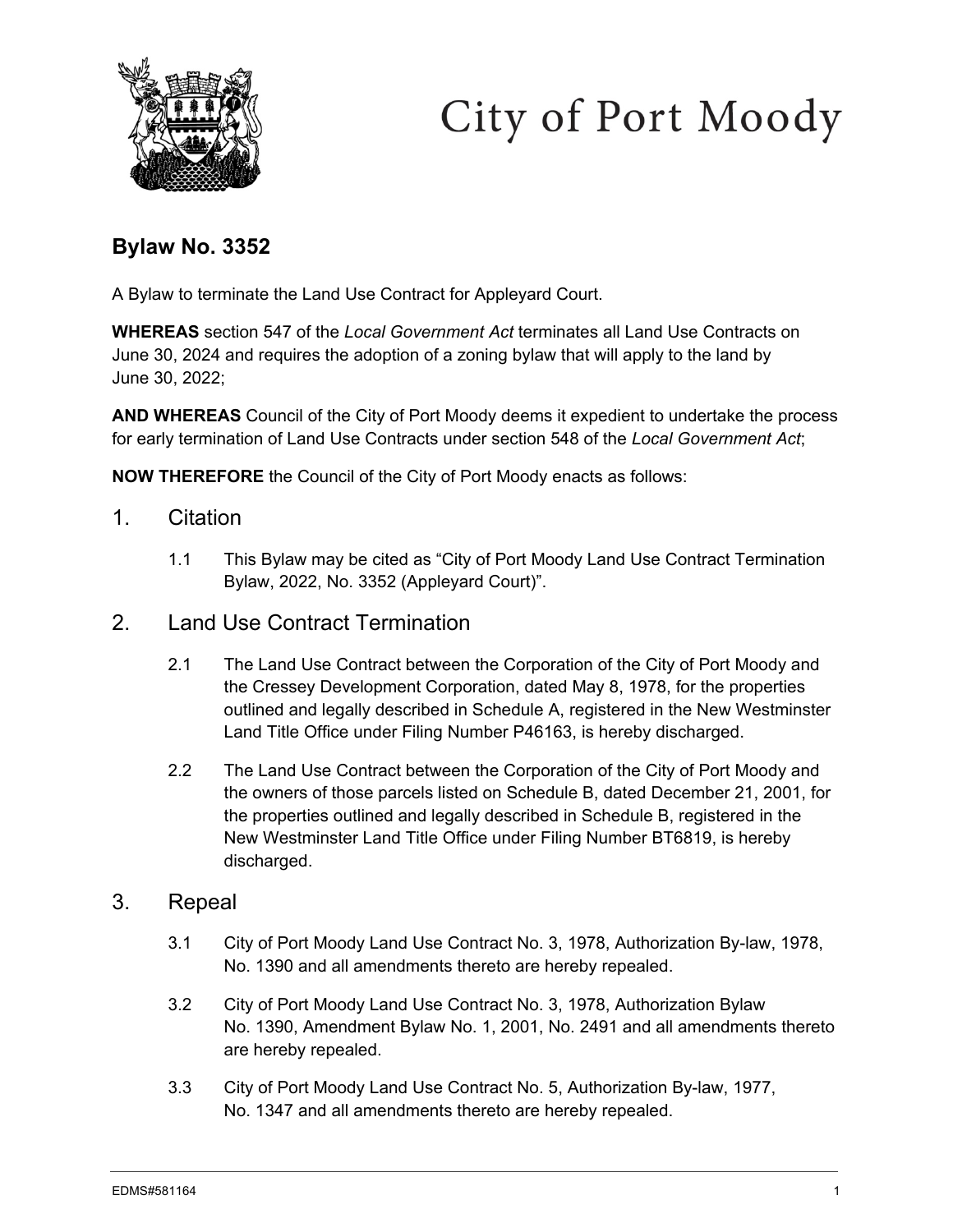### 4. Attachments and Schedules

- 4.1 The following schedule is attached to and forms part of this Bylaw:
	- Schedule A List of Properties affected by charge number P46163 filed at the New Westminster Land Title Office
	- Schedule B List of Properties affected by charge number BT6819 filed at the New Westminster Land Title Office

## 5. Severability

- 5.1 If a portion of this Bylaw is found invalid by a court, it will be severed and the remainder of the Bylaw will remain in effect.
- 6. Effective Date
	- 6.1 This Bylaw shall come into effect one year after the date of adoption.

Read a first time this 10<sup>th</sup> day of May, 2022.

**Read a second time** this 10<sup>th</sup> day of May, 2022.

**Public Hearing held this \_\_ day of \_\_\_\_\_\_\_\_\_, 2022.** 

**Read a third time** this day of 12022.

**Adopted** this <u>day of 1888 and 2022</u>.

R. Vagramov Mayor

D. Shermer Corporate Officer

I hereby certify that the above is a true copy of Bylaw No. 3352 of the City of Port Moody.

D. Shermer Corporate Officer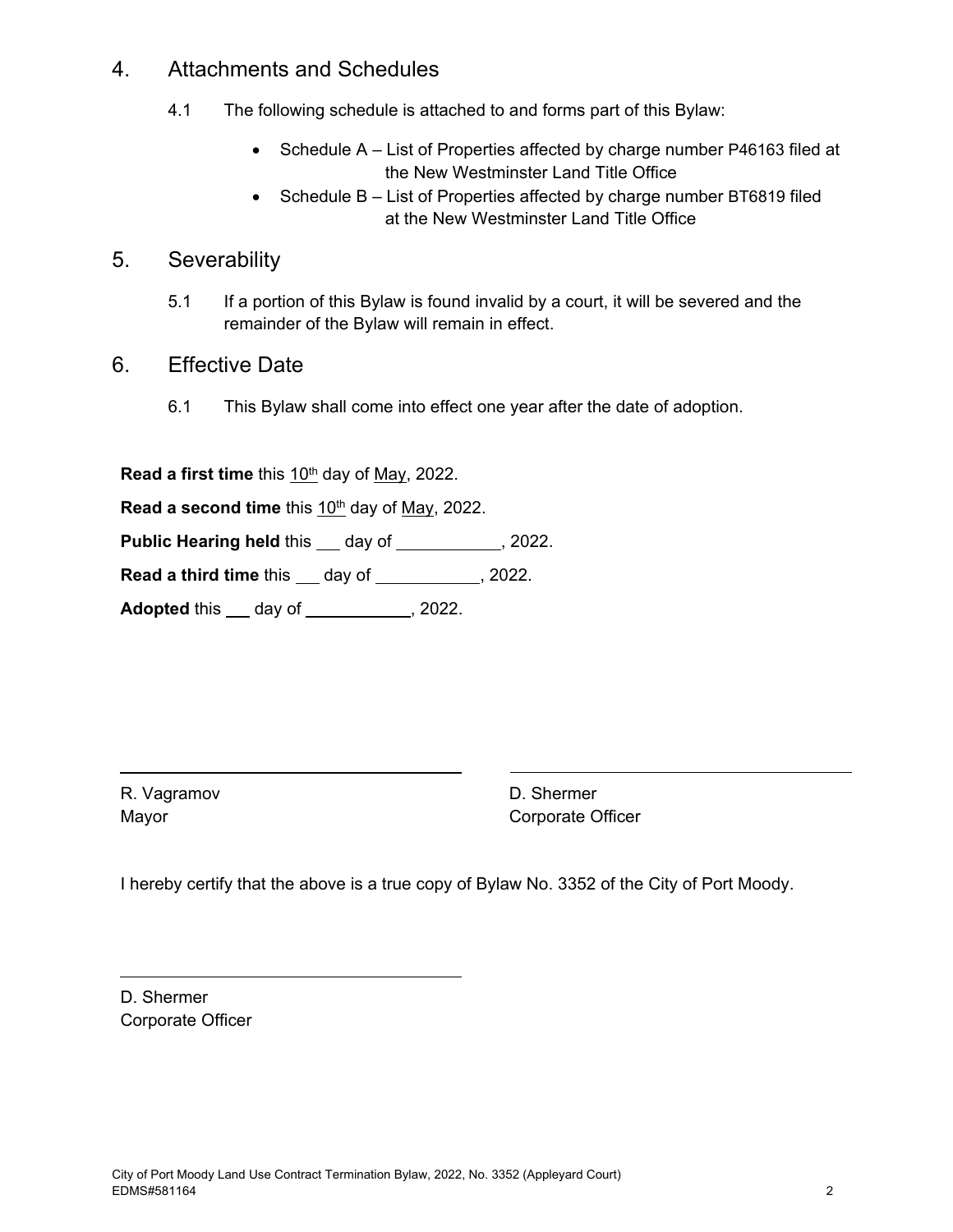**Schedule A**

#### **List of Properties affected by charge number P46163 filed at the New Westminster Land Title Office**

| <b>Address</b>      | <b>P.I.D.</b> | <b>Legal Description</b>               |
|---------------------|---------------|----------------------------------------|
| 701 Appleyard Court | 005-295-181   | LOT 303 DISTRICT LOT 470 GROUP 1 NEW   |
|                     |               | WESTMINSTER DISTRICT PLAN 54963        |
| 703 Appleyard Court | 005-295-220   | LOT 304 DISTRICT LOT 470 GROUP 1 NEW   |
|                     |               | WESTMINSTER DISTRICT PLAN 54963        |
| 705 Appleyard Court | 001-739-883   | LOT 305 DISTRICT LOT 470 GROUP 1 NEW   |
|                     |               | WESTMINSTER DISTRICT PLAN 54963        |
| 707 Appleyard Court | 002-044-871   | LOT 306 DISTRICT LOT 470 GROUP 1 NEW   |
|                     |               | WESTMINSTER DISTRICT PLAN 54963        |
| 709 Appleyard Court | 005-295-262   | LOT 307 DISTRICT LOT 470 GROUP 1 NEW   |
|                     |               | WESTMINSTER DISTRICT PLAN 54963        |
| 711 Appleyard Court | 005-295-335   | LOT 308 DISTRICT LOT 470 GROUP 1 NEW   |
|                     |               | <b>WESTMINSTER DISTRICT PLAN 54963</b> |
| 713 Appleyard Court | 005-295-360   | LOT 309 DISTRICT LOT 470 GROUP 1 NEW   |
|                     |               | WESTMINSTER DISTRICT PLAN 54963        |
| 715 Appleyard Court | 005-295-386   | LOT 310 DISTRICT LOT 470 GROUP 1 NEW   |
|                     |               | WESTMINSTER DISTRICT PLAN 54963        |
| 717 Appleyard Court | 005-295-424   | LOT 311 DISTRICT LOT 470 GROUP 1 NEW   |
|                     |               | WESTMINSTER DISTRICT PLAN 54963        |
| 719 Appleyard Court | 001-499-408   | LOT 312 DISTRICT LOT 470 GROUP 1 NEW   |
|                     |               | <b>WESTMINSTER DISTRICT PLAN 54963</b> |
| 721 Appleyard Court | 001-478-273   | LOT 313 DISTRICT LOT 470 GROUP 1 NEW   |
|                     |               | WESTMINSTER DISTRICT PLAN 54963        |
| 723 Appleyard Court | 005-294-631   | LOT 314 DISTRICT LOT 470 GROUP 1 NEW   |
|                     |               | WESTMINSTER DISTRICT PLAN 54963        |
| 725 Appleyard Court | 005-295-467   | LOT 315 DISTRICT LOT 470 GROUP 1 NEW   |
|                     |               | WESTMINSTER DISTRICT PLAN 54963        |
| 727 Appleyard Court | 005-295-491   | LOT 316 DISTRICT LOT 470 GROUP 1 NEW   |
|                     |               | WESTMINSTER DISTRICT PLAN 54963        |
| 729 Appleyard Court | 005-295-513   | LOT 317 DISTRICT LOT 470 GROUP 1 NEW   |
|                     |               | <b>WESTMINSTER DISTRICT PLAN 54963</b> |
| 731 Appleyard Court | 005-295-556   | LOT 318 DISTRICT LOT 470 GROUP 1 NEW   |
|                     |               | WESTMINSTER DISTRICT PLAN 54963        |
| 733 Appleyard Court | 005-295-581   | LOT 319 DISTRICT LOT 470 GROUP 1 NEW   |
|                     |               | WESTMINSTER DISTRICT PLAN 54963        |
| 735 Appleyard Court | 005-295-611   | LOT 320 DISTRICT LOT 470 GROUP 1 NEW   |
|                     |               | WESTMINSTER DISTRICT PLAN 54963        |
| 737 Appleyard Court | 005-295-629   | LOT 321 DISTRICT LOT 470 GROUP 1 NEW   |
|                     |               | WESTMINSTER DISTRICT PLAN 54963        |
| 739 Appleyard Court | 005-295-645   | LOT 322 DISTRICT LOT 470 GROUP 1 NEW   |
|                     |               | <b>WESTMINSTER DISTRICT PLAN 54963</b> |
| 741 Appleyard Court | 005-295-670   | LOT 323 DISTRICT LOT 470 GROUP 1 NEW   |
|                     |               | WESTMINSTER DISTRICT PLAN 54963        |
| 743 Appleyard Court | 005-295-700   | LOT 324 DISTRICT LOT 470 GROUP 1 NEW   |
|                     |               | WESTMINSTER DISTRICT PLAN 54963        |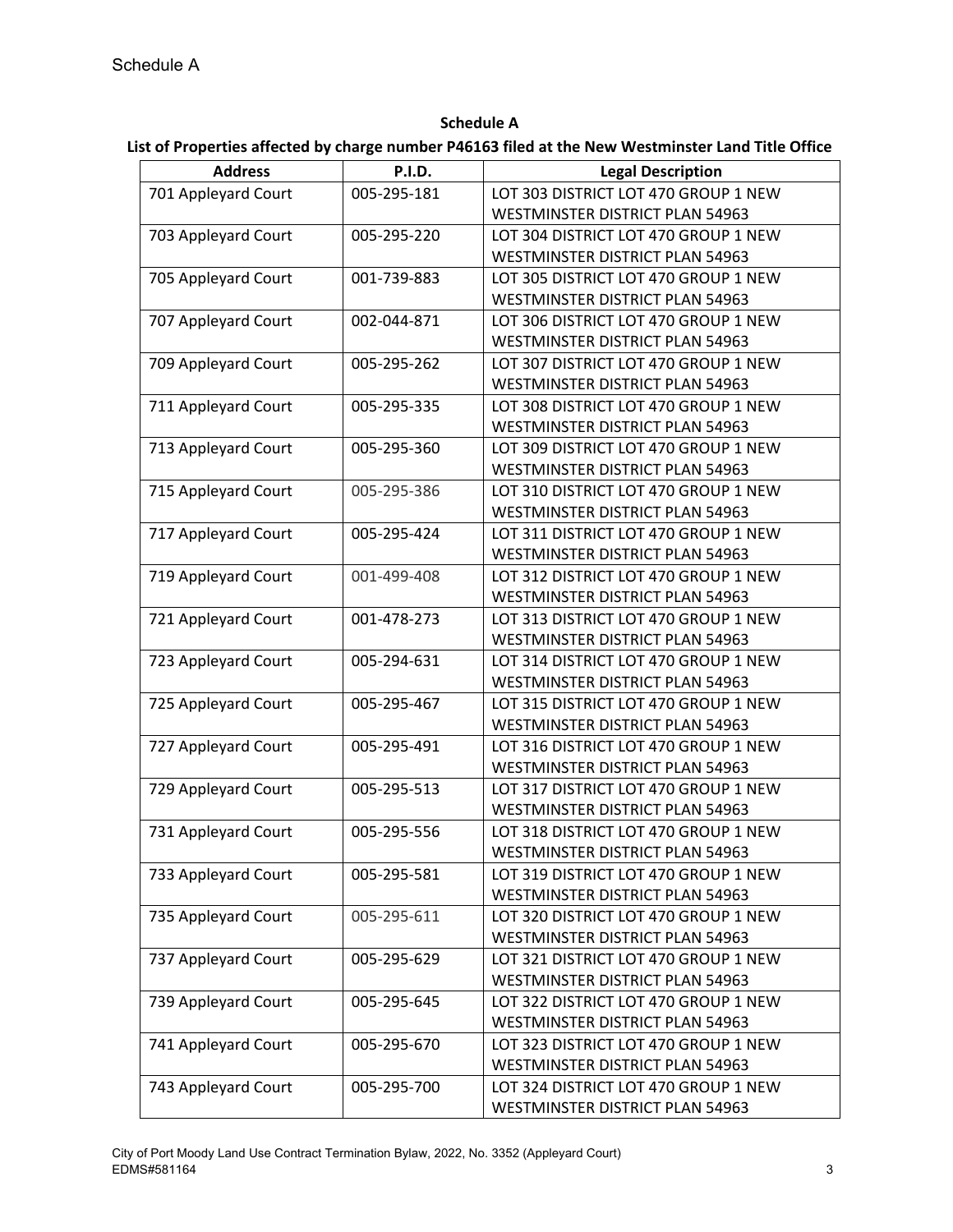| <b>Address</b>      | <b>P.I.D.</b> | <b>Legal Description</b>                                                |
|---------------------|---------------|-------------------------------------------------------------------------|
| 745 Appleyard Court | 003-053-229   | LOT 325 DISTRICT LOT 470 GROUP 1 NEW                                    |
|                     |               | WESTMINSTER DISTRICT PLAN 54963                                         |
| 747 Appleyard Court | 000-599-573   | LOT 326 DISTRICT LOT 470 GROUP 1 NEW                                    |
|                     |               | <b>WESTMINSTER DISTRICT PLAN 54963</b>                                  |
| 749 Appleyard Court | 004-623-321   | LOT 327 DISTRICT LOT 470 GROUP 1 NEW                                    |
|                     |               | WESTMINSTER DISTRICT PLAN 54963                                         |
| 751 Appleyard Court | 005-295-726   | LOT 328 DISTRICT LOT 470 GROUP 1 NEW                                    |
|                     |               | WESTMINSTER DISTRICT PLAN 54963                                         |
| 753 Appleyard Court | 001-303-716   | LOT 329 DISTRICT LOT 470 GROUP 1 NEW                                    |
|                     |               | WESTMINSTER DISTRICT PLAN 54963                                         |
| 755 Appleyard Court | 005-295-742   | LOT 330 DISTRICT LOT 470 GROUP 1 NEW                                    |
|                     |               | WESTMINSTER DISTRICT PLAN 54963                                         |
| 757 Appleyard Court | 005-295-751   | LOT 331 DISTRICT LOT 470 GROUP 1 NEW                                    |
|                     |               | WESTMINSTER DISTRICT PLAN 54963                                         |
| 759 Appleyard Court | 002-785-153   | LOT 332 OF DISTRICT LOT 470 GROUP 1 NEW                                 |
|                     |               | WESTMINSTER DISTRICT PLAN 54963                                         |
| 761 Appleyard Court | 000-466-859   | LOT 333 DISTRICT LOT 470 GROUP 1 NEW                                    |
|                     |               | WESTMINSTER DISTRICT PLAN 54963                                         |
| 763 Appleyard Court | 005-295-785   | LOT 334 DISTRICT LOT 470 GROUP 1 NEW                                    |
|                     |               | WESTMINSTER DISTRICT PLAN 54963                                         |
| 765 Appleyard Court | 005-295-793   | LOT 335 DISTRICT LOT 470 GROUP 1 NEW                                    |
|                     |               | WESTMINSTER DISTRICT PLAN 54963                                         |
| 766 Appleyard Court | 005-289-424   | LOT 353 DISTRICT LOT 470 GROUP 1 NEW<br>WESTMINSTER DISTRICT PLAN 54963 |
| 767 Appleyard Court | 000-501-182   | LOT 336 DISTRICT LOT 470 GROUP 1 NEW                                    |
|                     |               | WESTMINSTER DISTRICT PLAN 54963                                         |
| 768 Appleyard Court | 005-289-394   | LOT 352 DISTRICT LOT 470 GROUP 1 NEW                                    |
|                     |               | WESTMINSTER DISTRICT PLAN 54963                                         |
| 769 Appleyard Court | 005-288-967   | LOT 337 DISTRICT LOT 470 GROUP 1 NEW                                    |
|                     |               | WESTMINSTER DISTRICT PLAN 54963                                         |
| 770 Appleyard Court | 005-289-360   | LOT 351 DISTRICT LOT 470 GROUP 1 NEW                                    |
|                     |               | WESTMINSTER DISTRICT PLAN 54963                                         |
| 771 Appleyard Court | 005-289-068   | LOT 338 DISTRICT LOT 470 GROUP 1 NEW                                    |
|                     |               | WESTMINSTER DISTRICT PLAN 54963                                         |
| 772 Appleyard Court | 004-839-901   | LOT 350 DISTRICT LOT 470 GROUP 1 NEW                                    |
|                     |               | WESTMINSTER DISTRICT PLAN 54963                                         |
| 773 Appleyard Court | 005-289-106   | LOT 339 DISTRICT LOT 470 GROUP 1 NEW                                    |
|                     |               | WESTMINSTER DISTRICT PLAN 54963                                         |
| 774 Appleyard Court | 005-289-327   | LOT 349 DISTRICT LOT 470 GROUP 1 NEW                                    |
|                     |               | WESTMINSTER DISTRICT PLAN 54963                                         |
| 775 Appleyard Court | 005-289-131   | LOT 340 DISTRICT LOT 470 GROUP 1 NEW                                    |
|                     |               | WESTMINSTER DISTRICT PLAN 54963                                         |
| 776 Appleyard Court | 002-168-570   | LOT 348 DISTRICT LOT 470 GROUP 1 NEW                                    |
|                     |               | WESTMINSTER DISTRICT PLAN 54963                                         |
| 777 Appleyard Court | 005-289-165   | LOT 341 DISTRICT LOT 470 GROUP 1 NEW                                    |
|                     |               | WESTMINSTER DISTRICT PLAN 54963                                         |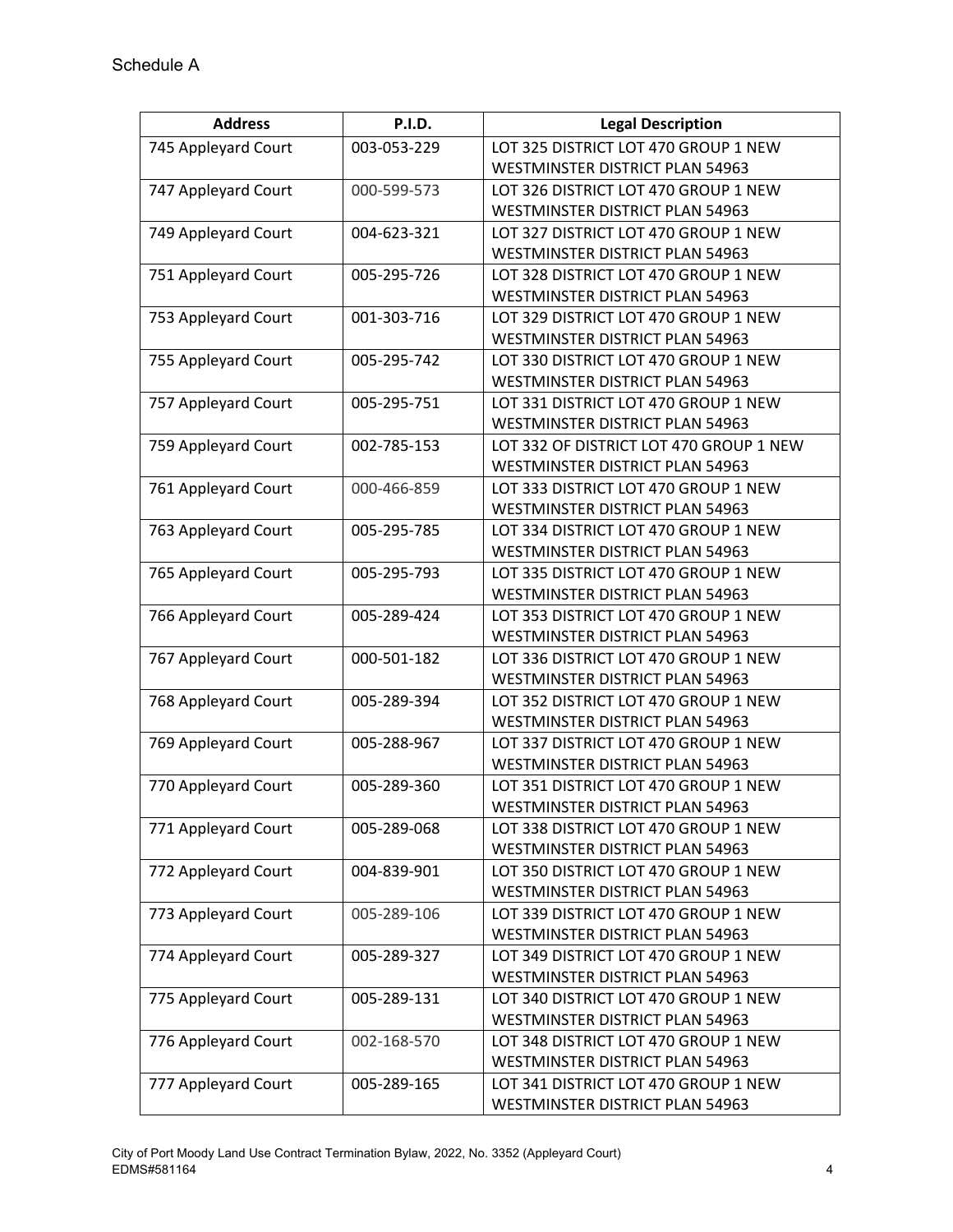| <b>Address</b>      | <b>P.I.D.</b> | <b>Legal Description</b>               |
|---------------------|---------------|----------------------------------------|
| 778 Appleyard Court | 002-248-247   | LOT 347 DISTRICT LOT 470 GROUP 1 NEW   |
|                     |               | WESTMINSTER DISTRICT PLAN 54963        |
| 779 Appleyard Court | 005-289-181   | LOT 342 DISTRICT LOT 470 GROUP 1 NEW   |
|                     |               | WESTMINSTER DISTRICT PLAN 54963        |
| 780 Appleyard Court | 005-289-297   | LOT 346 DISTRICT LOT 470 GROUP 1 NEW   |
|                     |               | <b>WESTMINSTER DISTRICT PLAN 54963</b> |
| 781 Appleyard Court | 005-289-190   | LOT 343 DISTRICT LOT 470 GROUP 1 NEW   |
|                     |               | WESTMINSTER DISTRICT PLAN 54963        |
| 782 Appleyard Court | 005-289-238   | LOT 345 DISTRICT LOT 470 GROUP 1 NEW   |
|                     |               | <b>WESTMINSTER DISTRICT PLAN 54963</b> |
| 784 Appleyard Court | 004-856-872   | LOT 344 DISTRICT LOT 470 GROUP 1 NEW   |
|                     |               | WESTMINSTER DISTRICT PLAN 54963        |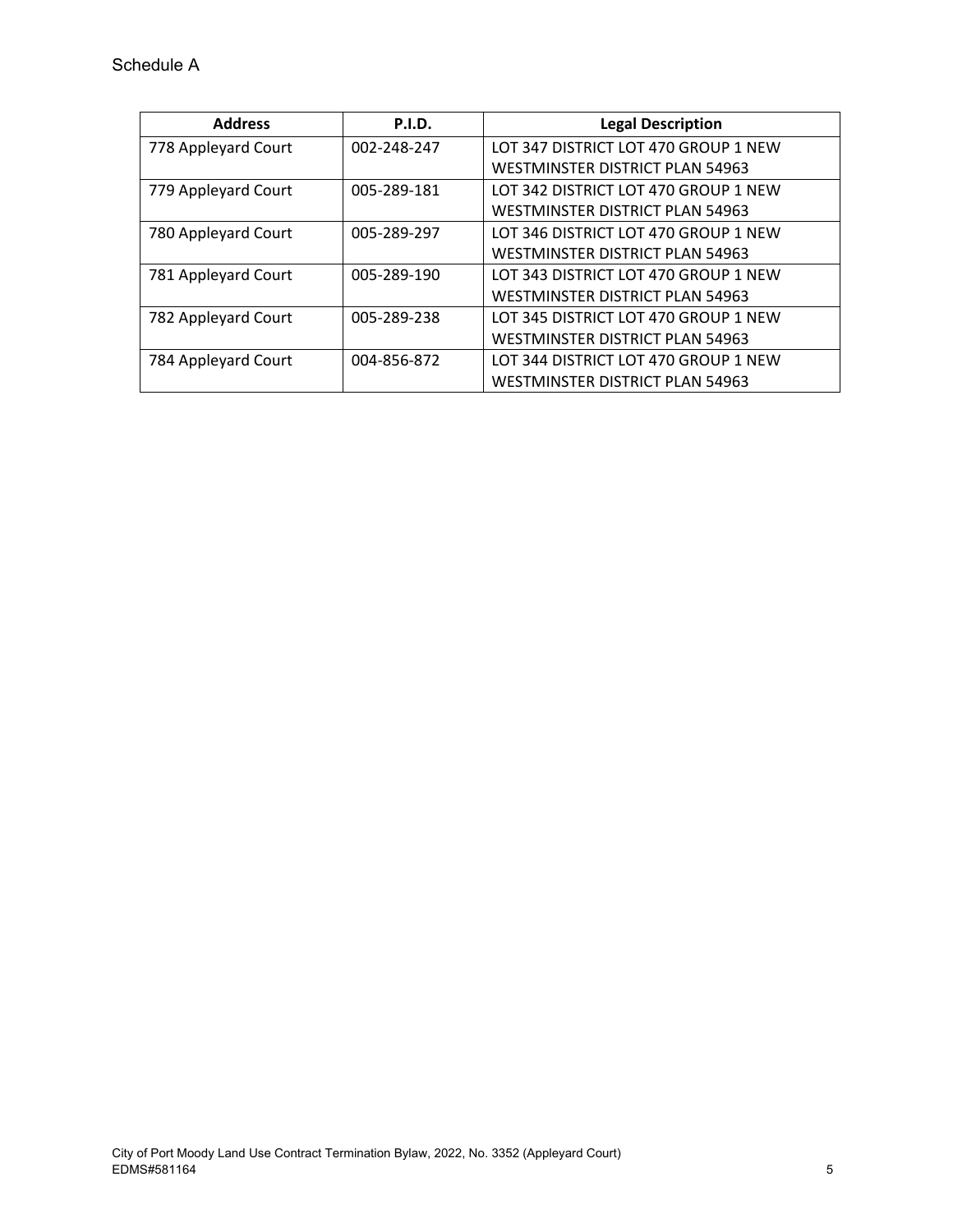**Schedule B List of Properties affected by charge number BT6819 filed at the New Westminster Land Title Office**

| <b>Address</b>      | <b>P.I.D.</b> | <b>Legal Description</b>               |
|---------------------|---------------|----------------------------------------|
| 701 Appleyard Court | 005-295-181   | LOT 303 DISTRICT LOT 470 GROUP 1 NEW   |
|                     |               | WESTMINSTER DISTRICT PLAN 54963        |
| 703 Appleyard Court | 005-295-220   | LOT 304 DISTRICT LOT 470 GROUP 1 NEW   |
|                     |               | WESTMINSTER DISTRICT PLAN 54963        |
| 705 Appleyard Court | 001-739-883   | LOT 305 DISTRICT LOT 470 GROUP 1 NEW   |
|                     |               | WESTMINSTER DISTRICT PLAN 54963        |
| 707 Appleyard Court | 002-044-871   | LOT 306 DISTRICT LOT 470 GROUP 1 NEW   |
|                     |               | WESTMINSTER DISTRICT PLAN 54963        |
| 709 Appleyard Court | 005-295-262   | LOT 307 DISTRICT LOT 470 GROUP 1 NEW   |
|                     |               | WESTMINSTER DISTRICT PLAN 54963        |
| 711 Appleyard Court | 005-295-335   | LOT 308 DISTRICT LOT 470 GROUP 1 NEW   |
|                     |               | WESTMINSTER DISTRICT PLAN 54963        |
| 713 Appleyard Court | 005-295-360   | LOT 309 DISTRICT LOT 470 GROUP 1 NEW   |
|                     |               | <b>WESTMINSTER DISTRICT PLAN 54963</b> |
| 715 Appleyard Court | 005-295-386   | LOT 310 DISTRICT LOT 470 GROUP 1 NEW   |
|                     |               | WESTMINSTER DISTRICT PLAN 54963        |
| 717 Appleyard Court | 005-295-424   | LOT 311 DISTRICT LOT 470 GROUP 1 NEW   |
|                     |               | WESTMINSTER DISTRICT PLAN 54963        |
| 719 Appleyard Court | 001-499-408   | LOT 312 DISTRICT LOT 470 GROUP 1 NEW   |
|                     |               | WESTMINSTER DISTRICT PLAN 54963        |
| 721 Appleyard Court | 001-478-273   | LOT 313 DISTRICT LOT 470 GROUP 1 NEW   |
|                     |               | WESTMINSTER DISTRICT PLAN 54963        |
| 723 Appleyard Court | 005-294-631   | LOT 314 DISTRICT LOT 470 GROUP 1 NEW   |
|                     |               | WESTMINSTER DISTRICT PLAN 54963        |
| 725 Appleyard Court | 005-295-467   | LOT 315 DISTRICT LOT 470 GROUP 1 NEW   |
|                     |               | WESTMINSTER DISTRICT PLAN 54963        |
| 727 Appleyard Court | 005-295-491   | LOT 316 DISTRICT LOT 470 GROUP 1 NEW   |
|                     |               | WESTMINSTER DISTRICT PLAN 54963        |
| 729 Appleyard Court | 005-295-513   | LOT 317 DISTRICT LOT 470 GROUP 1 NEW   |
|                     |               | WESTMINSTER DISTRICT PLAN 54963        |
| 731 Appleyard Court | 005-295-556   | LOT 318 DISTRICT LOT 470 GROUP 1 NEW   |
|                     |               | WESTMINSTER DISTRICT PLAN 54963        |
| 733 Appleyard Court | 005-295-581   | LOT 319 DISTRICT LOT 470 GROUP 1 NEW   |
|                     |               | WESTMINSTER DISTRICT PLAN 54963        |
| 735 Appleyard Court | 005-295-611   | LOT 320 DISTRICT LOT 470 GROUP 1 NEW   |
|                     |               | WESTMINSTER DISTRICT PLAN 54963        |
| 737 Appleyard Court | 005-295-629   | LOT 321 DISTRICT LOT 470 GROUP 1 NEW   |
|                     |               | WESTMINSTER DISTRICT PLAN 54963        |
| 739 Appleyard Court | 005-295-645   | LOT 322 DISTRICT LOT 470 GROUP 1 NEW   |
|                     |               | WESTMINSTER DISTRICT PLAN 54963        |
| 741 Appleyard Court | 005-295-670   | LOT 323 DISTRICT LOT 470 GROUP 1 NEW   |
|                     |               | WESTMINSTER DISTRICT PLAN 54963        |
| 743 Appleyard Court | 005-295-700   | LOT 324 DISTRICT LOT 470 GROUP 1 NEW   |
|                     |               | WESTMINSTER DISTRICT PLAN 54963        |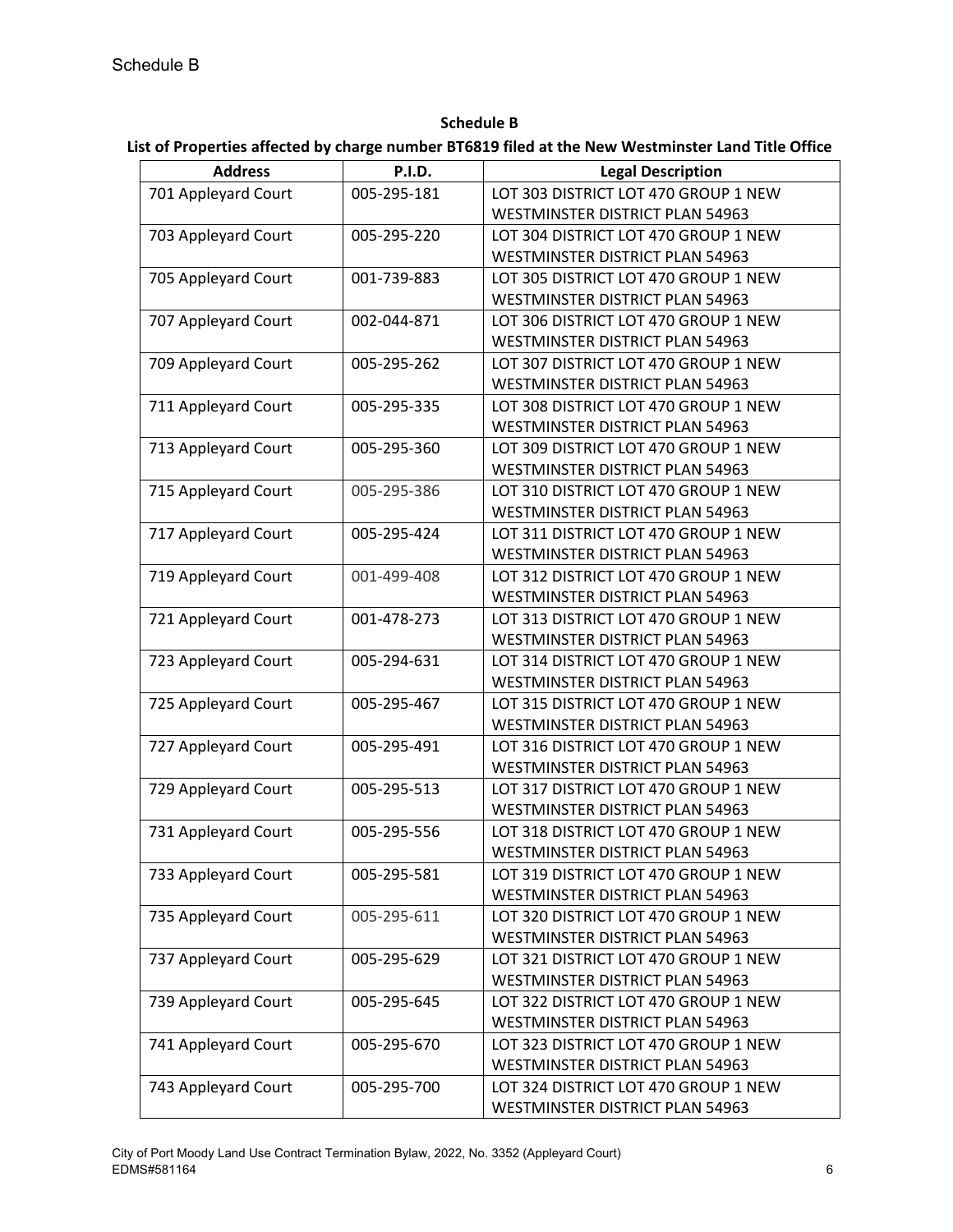| <b>Address</b>      | <b>P.I.D.</b> | <b>Legal Description</b>                                                |
|---------------------|---------------|-------------------------------------------------------------------------|
| 745 Appleyard Court | 003-053-229   | LOT 325 DISTRICT LOT 470 GROUP 1 NEW                                    |
|                     |               | WESTMINSTER DISTRICT PLAN 54963                                         |
| 747 Appleyard Court | 000-599-573   | LOT 326 DISTRICT LOT 470 GROUP 1 NEW                                    |
|                     |               | <b>WESTMINSTER DISTRICT PLAN 54963</b>                                  |
| 749 Appleyard Court | 004-623-321   | LOT 327 DISTRICT LOT 470 GROUP 1 NEW                                    |
|                     |               | WESTMINSTER DISTRICT PLAN 54963                                         |
| 751 Appleyard Court | 005-295-726   | LOT 328 DISTRICT LOT 470 GROUP 1 NEW                                    |
|                     |               | WESTMINSTER DISTRICT PLAN 54963                                         |
| 753 Appleyard Court | 001-303-716   | LOT 329 DISTRICT LOT 470 GROUP 1 NEW                                    |
|                     |               | WESTMINSTER DISTRICT PLAN 54963                                         |
| 755 Appleyard Court | 005-295-742   | LOT 330 DISTRICT LOT 470 GROUP 1 NEW                                    |
|                     |               | WESTMINSTER DISTRICT PLAN 54963                                         |
| 757 Appleyard Court | 005-295-751   | LOT 331 DISTRICT LOT 470 GROUP 1 NEW                                    |
|                     |               | WESTMINSTER DISTRICT PLAN 54963                                         |
| 759 Appleyard Court | 002-785-153   | LOT 332 OF DISTRICT LOT 470 GROUP 1 NEW                                 |
|                     |               | WESTMINSTER DISTRICT PLAN 54963                                         |
| 761 Appleyard Court | 000-466-859   | LOT 333 DISTRICT LOT 470 GROUP 1 NEW                                    |
|                     |               | WESTMINSTER DISTRICT PLAN 54963                                         |
| 763 Appleyard Court | 005-295-785   | LOT 334 DISTRICT LOT 470 GROUP 1 NEW                                    |
|                     |               | WESTMINSTER DISTRICT PLAN 54963                                         |
| 765 Appleyard Court | 005-295-793   | LOT 335 DISTRICT LOT 470 GROUP 1 NEW                                    |
|                     |               | WESTMINSTER DISTRICT PLAN 54963                                         |
| 766 Appleyard Court | 005-289-424   | LOT 353 DISTRICT LOT 470 GROUP 1 NEW<br>WESTMINSTER DISTRICT PLAN 54963 |
| 767 Appleyard Court | 000-501-182   | LOT 336 DISTRICT LOT 470 GROUP 1 NEW                                    |
|                     |               | WESTMINSTER DISTRICT PLAN 54963                                         |
| 768 Appleyard Court | 005-289-394   | LOT 352 DISTRICT LOT 470 GROUP 1 NEW                                    |
|                     |               | WESTMINSTER DISTRICT PLAN 54963                                         |
| 769 Appleyard Court | 005-288-967   | LOT 337 DISTRICT LOT 470 GROUP 1 NEW                                    |
|                     |               | WESTMINSTER DISTRICT PLAN 54963                                         |
| 770 Appleyard Court | 005-289-360   | LOT 351 DISTRICT LOT 470 GROUP 1 NEW                                    |
|                     |               | WESTMINSTER DISTRICT PLAN 54963                                         |
| 771 Appleyard Court | 005-289-068   | LOT 338 DISTRICT LOT 470 GROUP 1 NEW                                    |
|                     |               | WESTMINSTER DISTRICT PLAN 54963                                         |
| 772 Appleyard Court | 004-839-901   | LOT 350 DISTRICT LOT 470 GROUP 1 NEW                                    |
|                     |               | WESTMINSTER DISTRICT PLAN 54963                                         |
| 773 Appleyard Court | 005-289-106   | LOT 339 DISTRICT LOT 470 GROUP 1 NEW                                    |
|                     |               | WESTMINSTER DISTRICT PLAN 54963                                         |
| 774 Appleyard Court | 005-289-327   | LOT 349 DISTRICT LOT 470 GROUP 1 NEW                                    |
|                     |               | WESTMINSTER DISTRICT PLAN 54963                                         |
| 775 Appleyard Court | 005-289-131   | LOT 340 DISTRICT LOT 470 GROUP 1 NEW                                    |
|                     |               | WESTMINSTER DISTRICT PLAN 54963                                         |
| 776 Appleyard Court | 002-168-570   | LOT 348 DISTRICT LOT 470 GROUP 1 NEW                                    |
|                     |               | WESTMINSTER DISTRICT PLAN 54963                                         |
| 777 Appleyard Court | 005-289-165   | LOT 341 DISTRICT LOT 470 GROUP 1 NEW                                    |
|                     |               | WESTMINSTER DISTRICT PLAN 54963                                         |